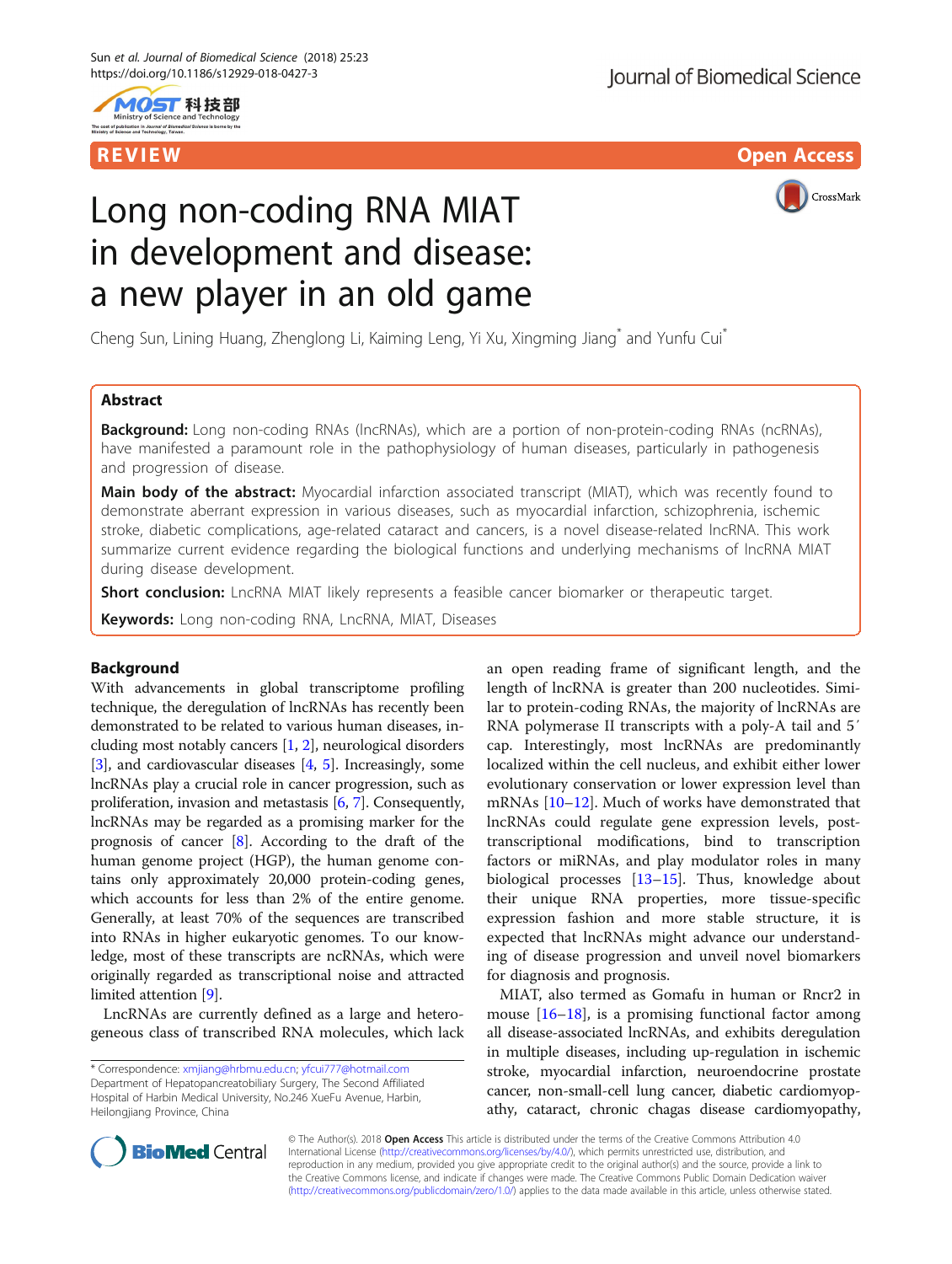chronic lymphocytic leukemia and down-regulation in schizophrenia, diabetic nephropathy, bone disease. The present review summarizes current studies concerning the abnormal expression, biological function, molecular mechanism and clinical significance of MIAT in the initiation and progression of human diseases (Table 1).

# Discovery and characterization of lncRNA MIAT

MIAT, which was initially reported in 2000 [\[19\]](#page-5-0), is located at 22q12.1 with a length of 30,051 bp. Originally, through a large-scale case-control association study using 52,608 haplotype-based single nucleotide polymorphism (SNP) markers, Ishii et al. identified a susceptible locus for myocardial infarction. As a result, within this locus, they isolated a complete cDNA of a novel gene, designated MIAT [[18](#page-5-0)]. In addition, this gene consists of five exons and all the splice junctions are considered to conform to the basic GT/AG rule [[20](#page-5-0), [21\]](#page-5-0).

Though conventional sequence alignment searches did not identify any nonmammalian orthologous genes of MIAT [\[17\]](#page-5-0), however, a search identified putative MIAT was orthologous to chick and Xenopus tropicalis. Interestingly, multiple clustered sequence repeats of the sequence ACUAACC were found in the largest exon of each orthologous gene, with anywhere from five to eight such repeats found within each transcript [[22\]](#page-5-0). Furthermore, this repeat sequence includes the ACUAAY consensus recognition site for the RNA binding protein Quaking, which regulates both RNA subcellular localization and stability [[23,](#page-5-0) [24\]](#page-5-0), although the functional significance of this is unclear. In addition, unlike other nuclear-retained lncRNAs such as Xist and Air, MIAT

Table 1 Functional characterization of MIAT in diseases

shows no association with chromatin and is tightly associated with the nuclear matrix [\[17\]](#page-5-0). Generally, MIAT is highly conserved in placental mammals, and appears to be conserved back to amphibians [\[18](#page-5-0), [25](#page-5-0)].

# LncRNA MIAT in human diseases Cardiovascular system diseases Myocardial infarction

Myocardial infarction (MI), which accounts for the leading cause of death in the worldwide [\[26,](#page-5-0) [27](#page-5-0)], is characterized by myocardial remodeling processes involving left ventricular dilation, cardiomyocyte hypertrophy, arrhythmias, cardiac fibrosis, and cell death accompanied by altered expression of genes, leading to heart failure [\[28](#page-5-0)–[30](#page-5-0)].

Constant researches have led to the fact that MIAT is involved in MI. Ishii et al. originally identified that the aberrant expression of one SNP rs2301523 was related to the pathogenesis of MI. Subsequently, through a large-scale case-control association study using 52,608 gene-based genome-wide tag SNPs, they found that this SNP in MIAT, due to its altered expression by the single nucleotide polymorphism, which had a significant association with the pathogenesis of MI  $[18]$  $[18]$ . Through the quantitative PCR technology, Vausort et al. found that Patients with STEMI (ST-elevation myocardial infarction) had lower levels of MIAT in peripheral blood cells compared to patients with NSTEMI. Of all the cardiovascular risk factors, the expression level of MIAT in MI patients was significantly associated with hypertension and smoking. Moreover, MIAT was positively associated with the percentage of lymphocytes and negatively associated with neutrophils and platelets in all the

Disease type Expression Function Related gene Tissue Animal Role Ref Myocardial infarction Up Proliferation miR-24/Furin/TGF-β1 Cardiac Mouse Pathogenesis 18, 31, 32 Schizophrenia **Down** Differention, maintenance QKI/SRSF1/DISC1/ERBB4/DRD2/ GRM3 Brain Mouse Pathogenesis 40–42 Ischemic stroke Up N.D. N.D. Blood N.D. Pathogenesis 37 Diabetic cardiomyopathy Up Apoptosis miR-22-3p/DAPK2 Cardiac Rat Pathogenesis 56 Diabetic nephropathy **Down** Viability **Nrf2** Nrf2 Kidney Rat Pathogenesis 57 Cataract Up Proliferation, apoptosis Migration miR-150-5p/Akt Eye N.D. Pathogenesis 58 Bone disease **Down** Migration N.D. N.D. Adipose N.D. Pathogenesis 59 Chronic chagas disease cardiomyopathy Up N.D. N.D. N.D. N.D. Heart Mouse Pathogenesis 60 Chronic lymphocytic leukemia Up Proliferation Apoptosis OCT4 Blood N.D. Pathogenesis 61 Neuroendocrine prostate cancer Up N.D. N.D. N.D. Prostate N.D. Oncogenic 47 Non-small-cell lung cancer Up Invasion miR-150/ZEB1 Lung N.D. Oncogenic 52

Abbreviation: N.D. Not determined, TGF-β1 transforming growth factor β1, QKI quaking homolog, DISC1 disrupted in schizophrenia 1, ERBB4 v-erb-a erythroblastic leukemia viral oncogene homolog 4, DAPK2 Death Associated Protein Kinase 2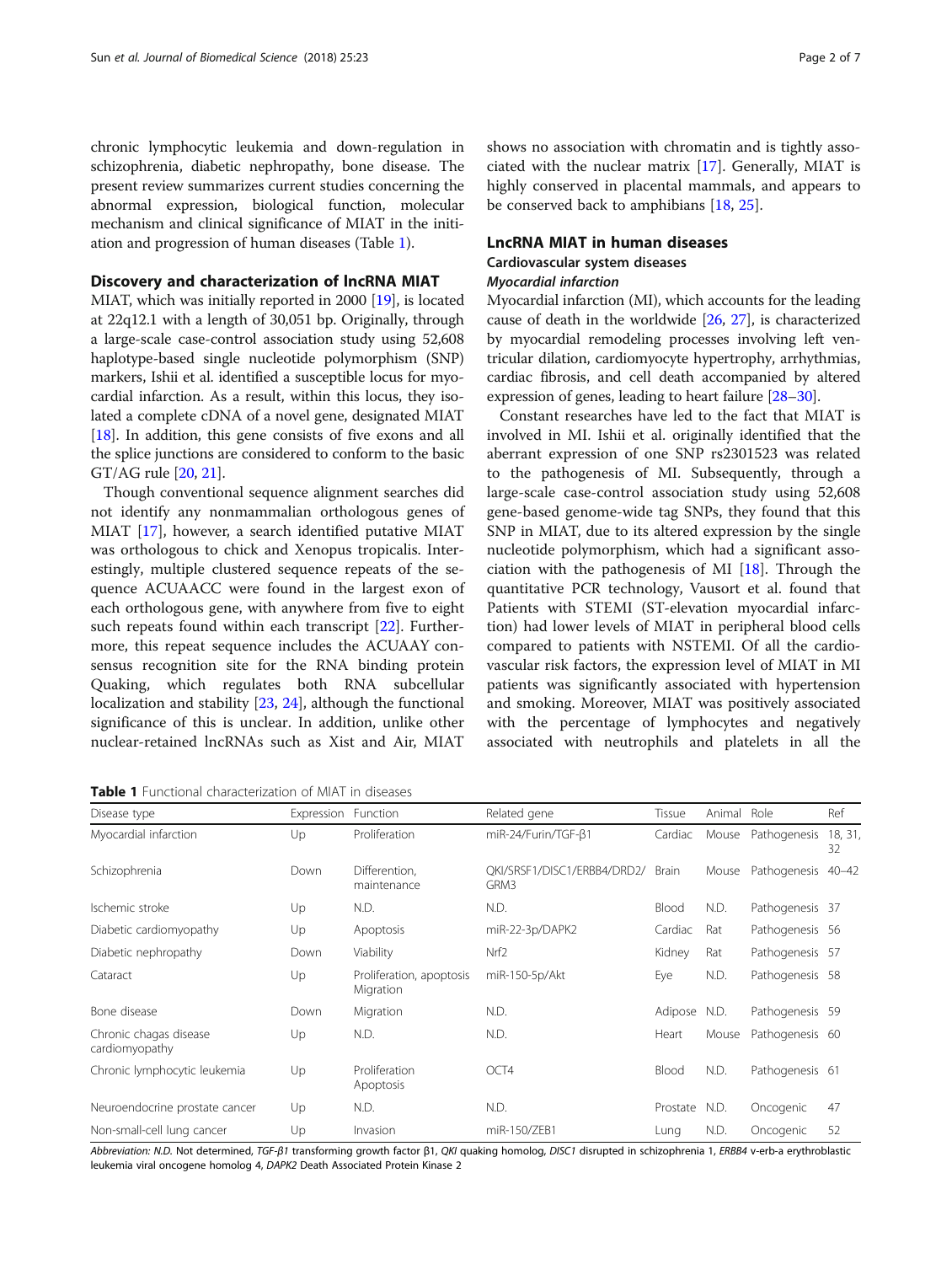inflammation markers. In addition, according to their 4 month follow-up, the expression level of MIAT was a significant univariate predictor of LV dysfunction [\[31](#page-5-0)]. Qu et al. identified MIAT expression was remarkable up-regulated in a mouse model of MI heart compared with that in aninals contrals, Most notably, MIAT knokdown improved cardiac function and inhibited interstitial Fibrosis by inhibiting collagen production and cardiac fibroblasts proliferation [[32\]](#page-5-0). These data suggest that MIAT may serve as a specific biomarker and therapeutic target for MI.

# Ischemic stroke

Stroke is the leading cause of death and long-term disability in developed countries [[33,](#page-5-0) [34](#page-5-0)]. Ischemic stroke (IS) is the most common form of stroke, accounting for approximately 87% of all cases [\[35](#page-5-0), [36](#page-5-0)]. Thus, developing a noninvasive high-sensitive blood biomarker for early screening and monitoring of brain ischemia patients is feasible and valuable.

Zhu et al. indicated that MIAT expression level was significantly up-regulated in peripheral blood leukocytes of 189 IS patients compared with controls. Moreover, increased MIAT was markedly correlated with NIHSS scores, mRS, high-sensitivity C-reactive protein, and infarct volume in IS. In addition, the overall survival analysis showed that IS patients with higher MIAT expression had a relatively poor prognosis compared with the low group. Meanwhile, the multivariate analysis revealed that MIAT was an independent prognostic marker of functional outcome and death in patients with IS. Furthermore, ROC curves indicated that MIAT could serve as a potential marker for discriminating IS patients from the controls. [[37\]](#page-5-0).

# Nervous system diseases Schizophrenia

Schizophrenia (SCZ) disorder, a debilitating mental disorder affecting about  $1\%$  of the population  $[38]$  $[38]$  $[38]$ , is believed to be the result of combinations of genetic and environmental factors resulting in brain dysfunction [[39\]](#page-5-0). Aprea et al. have demonstrated the physiological roles of MIAT in differentiation of neurons and excitatory neurons in embryonic brain for the first time [\[40](#page-5-0)]. Then, Barry et al. further revealed that MIAT was significant decreased at 1 and 3 h and a returned to normal levels by 5 h.in a neuronal stimulation time course using depolarized mouse primary cortical neurons. Moreover, MIAT was observed significantly decreased in depolarized hiPSC-derived neurons. In addition, cortical MIAT was found significantly reduced by 1.75-fold in SCZ of post-mortem superior temporal gyrus in relative to controls [\[41](#page-6-0)].Afterwards, Rao et al. observed that rs1894720, one of eight tag SNPs that covered the whole MIAT locus, which was significantly associated with paranoid schizophrenia in two independent Han Chinese schizophrenia case–control cohorts(discovery sample from Shanxi Province: 1093 patients with paranoid schizophrenia and 1180 control subjects; replication cohort from Jilin Province: 1255 cases and 1209 healthy controls) using a two-stage association analysis [\[42](#page-6-0)]. Hence, continuing and thorough exploration for MIAT may make a new breakthrough in the diagnosis and treatment of SCZ.

# Cancers

# Neuroendocrine prostate cancer

Prostate cancer (PCa) represents the second most frequently diagnosed neoplasm and is the fifth leading cause of cancer death worldwide [[43\]](#page-6-0). Between 0.5 and 2% of newly diagnosed prostate neoplasms are classified as neuroendocrine PCa (NEPC), which is insensitive to all forms of hormonal treatment [\[44](#page-6-0)], is often diagnosed at a metastatic stage  $[45]$  $[45]$  $[45]$ . In addition, no treatment has demonstrated efficacy in extending the survival of NEPC patients, while median NEPC survival is only 7 months [[46\]](#page-6-0). Crea et al. discovered that MIAT was the most highly up-regulated transcript in 18 prostatic adenocarcinoma and three NEPC models. Moreover, unsupervised hierarchical clustering demonstrated that MIAT expression could efficiently discriminate NEPC and adenocarcinoma samples in a clinical cohort. In addition, oncomine database analyses revealed that MIAT expression was restricted to a small percentage of PCas, with high metastatic potential, poor prognosis and frequent Rb mutations [\[47](#page-6-0)]. Notably, all those are hallmarks of NEPC [\[48](#page-6-0), [49](#page-6-0)]. In general, MIAT displays advantageous characteristics as a novel biomarker and as a therapeutic target in prostate cancer.

# Non-small-cell lung cancer

Lung cancer remains the leading cause of death from cancer worldwide [[50](#page-6-0)]. Non-small-cell lung cancer (NSCLC), which accounts for approximately 80% of all lung cancer cases, is the primary category of lung cancer, and its prognosis is poor despite recent progress in chemotherapy [\[51](#page-6-0)]. Therefore, an urgent need to develop reliable prognostic biomarkers and molecular targets aimed to reduce the morbidity and mortality associated with NSCLC. Zhang et al. reported that the expression of MIAT in 31 NSCLC tissues was upregulated compared to mixed 30 normal tissues. Furthermore, MIAT expression was significantly higher in all human lung cancer lines compared to control group. In addition, knockdown of MIAT substantially inhibited the invasive ability of NSCLC cells [\[52](#page-6-0)]. Taken together, MIAT may therefore serve as a valuable prognostic biomarker and therapeutic target for NSCLC.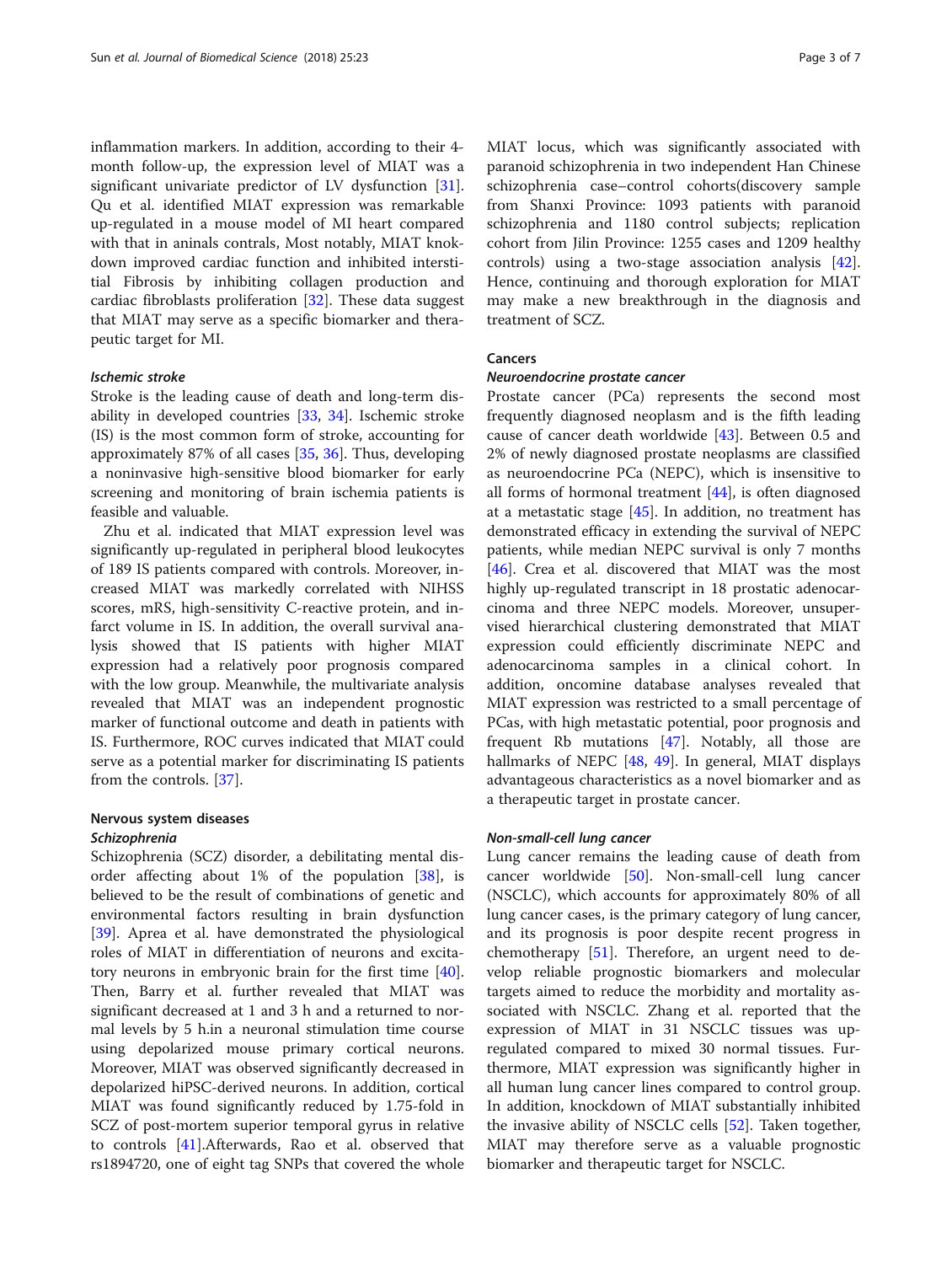# Endocrine system diseases Diabetes mellitus

Diabetes mellitus (DM) is commonly derived from the defects in insulin secretion or insulin action, or both of them and the chronic DM would induce the damage or dysfunction of several organs, such as heart, eyes, nerves, as well as kidney and blood vessels [[53,](#page-6-0) [54](#page-6-0)]. Recently, MIAT emerged as a potential regulator for diabetic complications [\[55](#page-6-0)].

Diabetic cardiomyopathy (DCM), which is defined as myocardial dysfunction occurring in the absence of coronary artery disease and hypertension, carries a substantial risk for the subsequent development of heart failure. Zhou et al. demonstrated that the expression level of MIAT was up-regulated in the myocardium of diabetic rats and MIAT knockdown was found to inhibit apoptosis in cardiomyocytes exposed to high glucose. Moreover, decreased MIAT expression was shown to improve diabetic rats' cardiac structure, such as LVEDD (left ventricular end-diastolic dimension) and LVESD (left ventricular end systolic diameter). In addition, LVFS (left ventricular fractional shortening), LVEF (left ventricular ejection fraction) and E/A ratio, indicators of left ventricular systolic and diastolic function, could be improved by down-regulated MIAT in diabetic rats [[56](#page-6-0)].

Diabetic nephropathy (DN) is one of the most common diabetic complications that develops secondary to diabetes, represents the leading cause of chronic kidney failure, and it remains a major contributor to increase morbidity and mortality among individuals with diabetes [[55](#page-6-0)]. Zhou et al. discovered that MIAT wan lowly expressed in renal tubule of diabetic rats compared with that in normal controls. Moreover, down-regulated MIAT was negatively related to serum creatinine and BUN in diabetic rats. In addition, expression level of MIAT was significantly decreased in human renal tubular epithelial cells due to the increase of glucose. Biologically, MIAT over-expression significantly improved human renal tubular cell viability in vitro experiment [\[57\]](#page-6-0). These data suggested that MIAT was important for high glucose induced organ injury. Hence, MIAT is expected to serve as a novel diagnostic biomarker and therapeutic target.

# Other diseases

Shen et al. reported that MIAT level was significantly up-regulated in the plasma fraction of cataract patients, MIAT knockdown could affect the proliferation, apoptosis and migration of Human lens epithelial cells (HLECs) [\[58\]](#page-6-0). Jin et al. indicated the expression of MIAT was down-regulated in a time-dependent manner during human adipose-derived stem cells (hASCs) osteoinduction, MIAT knockdown promoted osteogenic differentiation of hASCs both in vitro and in vivo. Furthermore, decreased MIAT expression reversed the

negative effects of TNFα on osteoblast differentiation in hASCs [\[59](#page-6-0)]. Frade et al. confirmed that MIAT was specially increased in heart tissue biopsies from chronic chagas disease cardiomyopathy (CCC) patients but not in those from dilated cardiomyopathy (DCM) or control tissue. Moreover, overexpression of MIAT was confirmed in mouse model of T.cruzi infection [\[60](#page-6-0)]. Sattari et al. reported that MIAT was increased in malignant mature B cells including established cell lines of chronic lymphocytic leukemia (CLL) and non-Hodgkin lymphoma origin as well as primary leukemic cells obtained from CLL patients. Furthermore, decreased MIAT expression inhibited cell proliferation compared to the growth of control treated cells. These date suggested that MIAT functioned to protect malignant mature B cells from cell apoptosis [\[61](#page-6-0)].

# Regulation mechanisms of MIAT

The competitive endogenous RNA (ceRNA) hypothesis has been proposed that protein-coding messenger RNAs and non-coding RNAs communicate with each other by competing for binding to shared miRNAs, a family of small non-coding RNAs responsible for the posttranscriptional regulation of gene expression  $[62]$  $[62]$  $[62]$ . The ceRNA regulatory network is a major mechanism of MIAT in disease development. Investigations had reported that MIAT, which worked as a ceRNA for miR-150-5p and constituted a MIAT/miR-150-5p/VEGF feedback loop, regulated endothelial and Müller cell function, such as proliferation, migration and apoptosis [[55](#page-6-0), [63\]](#page-6-0). Shen et al. found that MIAT acted as a ceRNA, and formed a MIAT/miR-150-5p/Akt feedback loop to regulate HLEC function, including proliferation, apoptosis and migration [[58\]](#page-6-0). Qu et al. confirmed that MIAT functioned as a ceRNA for miR-24 to modulate Furin and TGF-β1 expression, suggested that a MIAT/miR-24/ Furin/TGF-β1 modality participated in MI or other cardiac pathological processes associated with fibrosis [\[37](#page-5-0)]. Zhou et al. demonstrated that MIAT might function as a ceRNA to upregulate DAPK2 expression by sponging miR-22-3p, which consequently leaded to cardiomyocyte apoptosis involved in the pathogenesis of DCM [\[56](#page-6-0)]. Zhang et al. reported that MIAT could enhance the expression of ZEB1 by acting as a miR-150 sponge to promote cell invasion during NSCLC [[52](#page-6-0)].

In addition to acting as a ceRNA, MIAT can also activate various signaling pathways. Zhou et al. discovered that MIAT over-expression enhanced Nrf2 (nuclear factor erythroid 2-related factor 2) expression in high glucose incubated renal tubular epithelial cell line HK-2, Furthermore, alteration of cellular MIAT expression level caused negatively expression of Nrf2 protein but had no effect on Nrf2 mRNA level. In addition, the MIAT was indicated to pro-stability act on Nrf2 expression in HK-2. Biologically,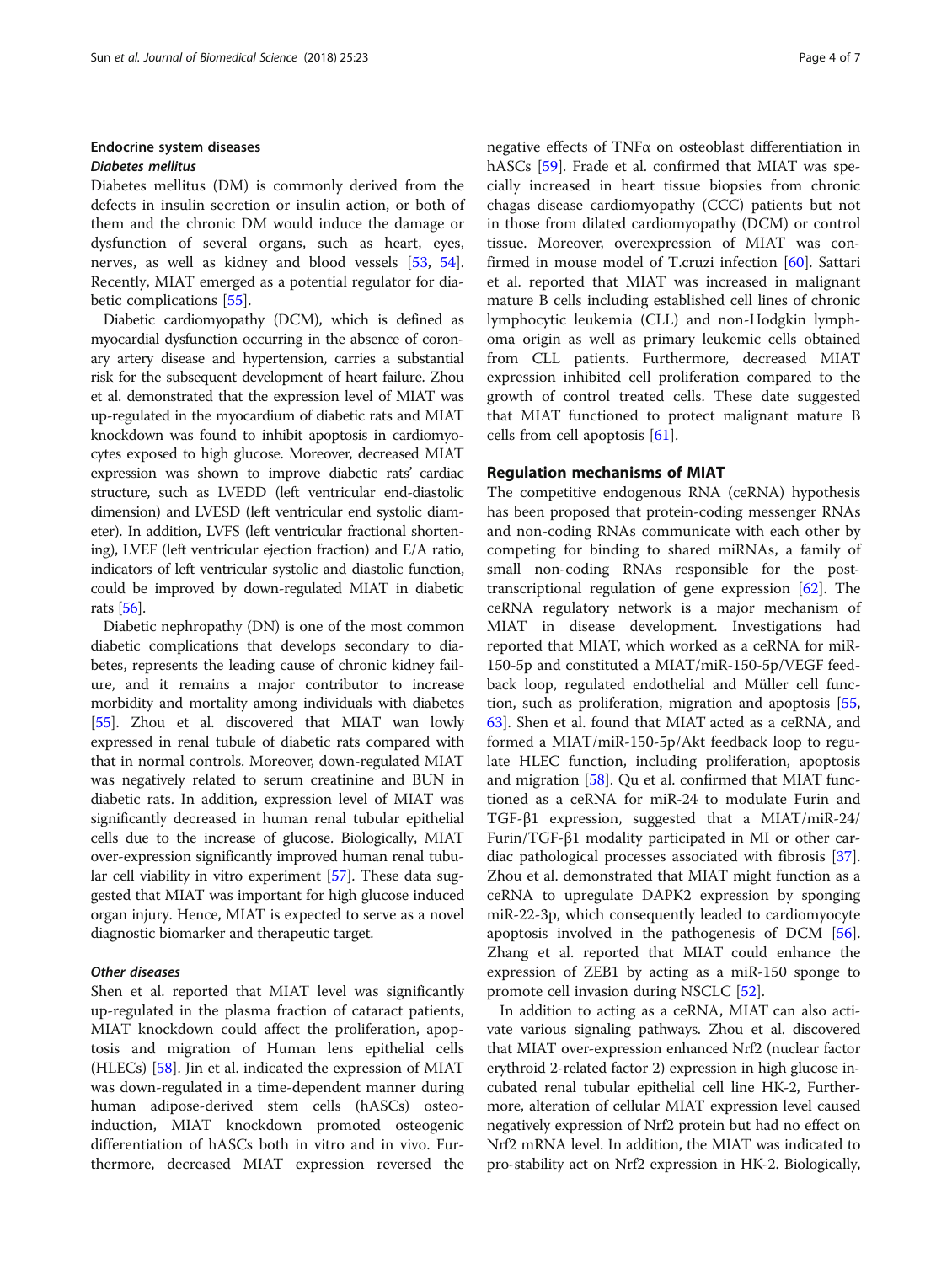

decreased MIAT expression reduced cell viability, whereas this inhibitory action was abrogated by Nrf2 overexpression. Hence, MIAT/Nrf2 signal axis might serve as an important signaling pathway for high glucose induced renal tubular epithelial injury [[57](#page-6-0)]. Barry et al. revealed that MIAT strongly bound to the splicing regulator QKI and SRSF1 (serine/arginine-rich splicing factor 1) in nuclear compartment of SZ neuron. Furthermore, increased MIAT significantly decreased DISC1 (disrupted in schizophrenia 1), ERBB4 (v-erb-a erythroblastic leukemia viral oncogene homolog 4) and their alternatively spliced variants in SZ patient brains. In addition, the expression level of MIAT was related to dopamine (DRD2) and glutamate (GRM3) pathways, DRD2 splice-variant expression was reciprocally regulated by MIAT, GRM3 were upregulated by MIAT knockdown. Hence, MIAT expression might contribute to the pathophysiology of SZ by acting as a splicing factor scaffold for the SZ-associated splicing factor [[36](#page-5-0)]. Sattari et al. showed that MIAT constituted positive feedback regulatory loop with its transcriptional regulator OCT4 to promote celluar proliferation in human malignant mature B cells [\[61\]](#page-6-0). These findings reveal the complexity of these interactions, which contribute to malignant transformation and disease progression.

# Conclusion and future perspectives

MIAT, a well-characterized disease-related lncRNA, can impact cellular functions such as proliferation, apoptosis, and invasion in various human diseases. The regulatory mechanisms of MIAT are extraordinarily complicated and involve multiple steps (Fig. 1). The aberrant expression of MIAT exhibits a critical role in disease development, and may serve as a potential biomarker for diagnosis and

prognosis. However, the chemical stability and expression levels of MIAT in biological specimens have not been clearly validated. Due to its strong disease specificity and reduced systemic toxicity, MIAT, which acts as a viable therapeutic target, is extremely promising. Taken together, the research that focuses on MIAT is still in the early stage, and some pivotal matters for its clinical application still need to be resolved. The detailed regulatory mechanisms upstream and downstream of MIAT should be paid attention to exploring, and consolidate the underlying mechanisms from the former. Undoubtedly, efforts to clarify the underlying mechanisms promise that MIAT will ultimately reach the clinic.

#### Abbreviations

BUN: Blood urea nitrogen; CCC: Chronic chagas disease cardiomyopathy; ceRNA: Competitive endogenous RNA; CLL: Chronic lymphocytic leukemia; DCM: Diabetic cardiomyopathy; DISC1: Disrupted in schizophrenia 1; DM: Diabetic mellitus; DN: Diabetic Nephropathy; ERBB4: v-erb-a erythroblastic leukemia viral oncogene homolog 4; hASCs: Human adiposederived stem cells; HF: Heart failure; HGP: Human genome project; IS: Ischemic stroke; lncRNAs: Long non-coding RNAs; LV: Left ventricular; LVEDD: Left ventricular end-diastolic dimension; LVEF: Left ventricular ejection fraction; LVESD: Left ventricular end systolic diameter; LVFS: Left ventricular fractional shortening; MI: Myocardial infarction; MIAT: Myocardial infarction associated transcript; ncRNA: Noncoding RNA; NEPC: Neuroendocrine PCa; Nrf2: Nuclear factor erythroid 2-related factor 2; NSCLC: Non-small-cell lung cancer; PCa: Prostate cancer; SCZ: Schizophrenia; SNP: Single nucleotide polymorphism; SRSF1: Serine/arginine-rich splicing factor 1; STEMI: ST-elevation myocardial infarction; ZEB1: Zinc finger E-box binding homeobox 1

#### Acknowledgements

Not applicable.

## Funding

This study was funded by National Natural Science Foundation of China (81602088), China Postdoctoral Science Foundation (2017 M621305), Health and Family Planning Commission Research Project of Heilongjiang Province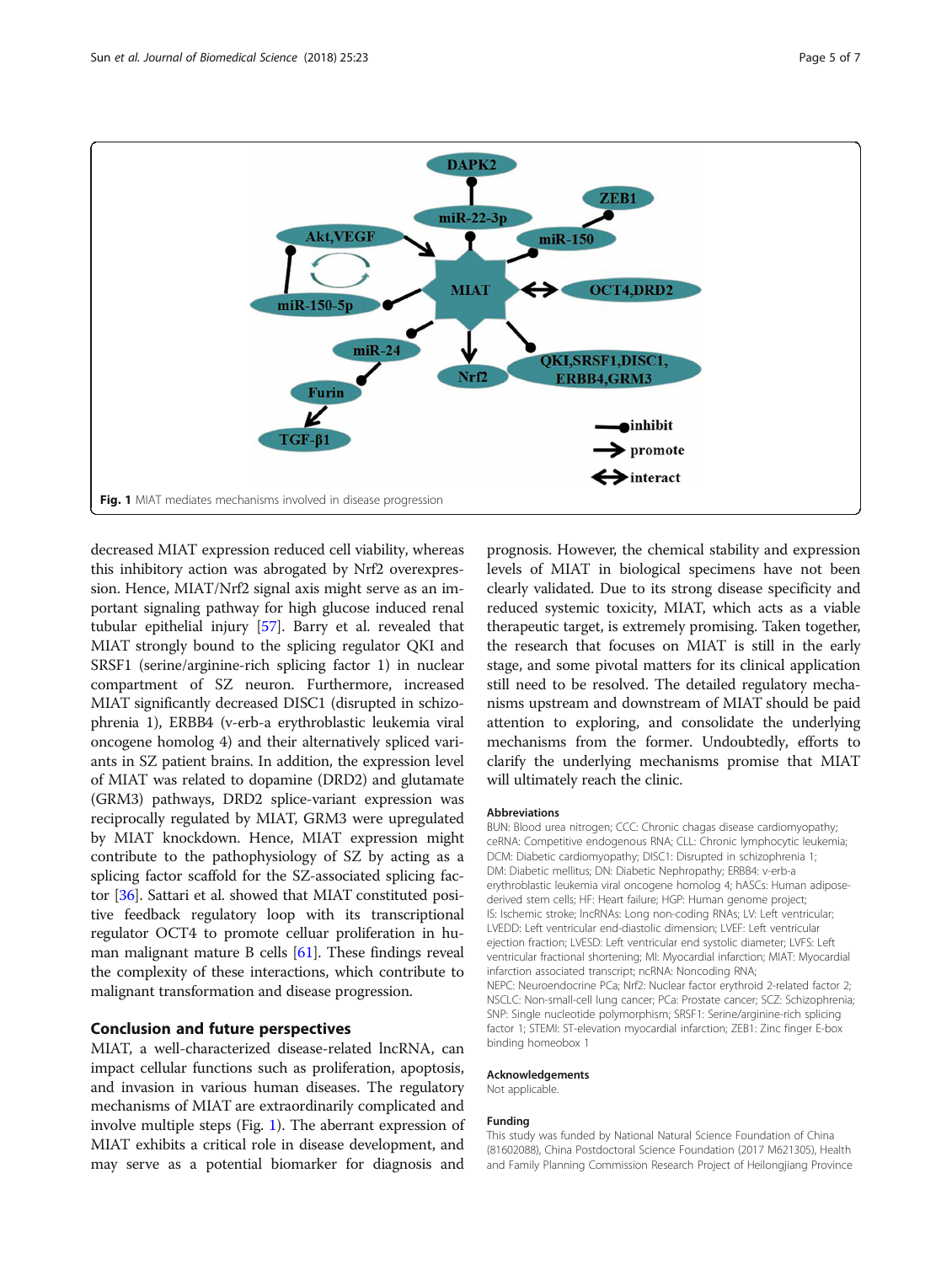### <span id="page-5-0"></span>Availability of data and materials

Not applicable.

#### Authors' contributions

CS wrote the manuscript. LNH and ZLL collected and interpreted date. KML and YX analyzed date. XMJ and YFC corrected and reviewed the manuscript. All authors read and approved the final manuscript.

# Ethics approval and consent to participate

Not applicable.

### Consent for publication

Not applicable.

#### Competing interests

The authors declare that they have no competing interests.

# Publisher's Note

Springer Nature remains neutral with regard to jurisdictional claims in published maps and institutional affiliations.

### Received: 29 November 2017 Accepted: 6 March 2018 Published online: 13 March 2018

#### References

- 1. Song W, Zou SB. Prognostic role of lncRNA HOTAIR in esophageal squamous cell carcinoma. Clin Chim Acta. 2016;463:169–73.
- 2. Cheng N, Li X, Zhao C, Ren S, Chen X, Cai W, et al. Microarray expression profile of long non-coding RNAs in EGFR-TKIs resistance of human nonsmall cell lung cancer. Oncol Rep. 2015;33:833–9.
- 3. Ng SY, Lin L, Soh BS, Stanton LW. Long noncoding RNAs in development and disease of the central nervous system. Trends Genet. 2013;29:461–8.
- 4. Molina E, Chew GS, Myers SA, Clarence EM, Eales JM, Tomaszewski M, et al. A novel Y-specific long non-coding RNA associated with cellular lipid accumulation in HepG2 cells and atherosclerosis-related genes. Sci Rep. 2017;7(1):16710.
- 5. Holdt LM, Beutner F, Scholz M, Gielen S, Gäbel G, Bergert H, et al. ANRIL expression is associated with atherosclerosis risk at chromosome 9p21. Arterioscler Thromb Vasc Biol. 2010;30:620–7.
- 6. Shao Y, Ye M, Li Q, Sun W, Ye G, Zhang X, et al. LncRNA-RMRP promotes carcinogenesis by acting as a miR-206 sponge and is used as a novel biomarker for gastric cancer. Oncotarget. 2016;7:37812–24.
- 1sin M, Dalay N. LncRNAs and neoplasia. Clin Chim Acta. 2015;444:280-8. 8. Du Z, Fei T, Verhaak RG, Su Z, Zhang Y, Brown M, et al. Integrative genomic analyses reveal clinically relevant long noncoding RNAs in human cancer. Nat Struct Mol Biol. 2013;20:908–13.
- 9. Li JL, Li ZL, Zheng WY, Li XH, Wang ZD, Cui YF, et al. LncRNA-ATB: An indispensable cancer-related long noncoding RNA. Cell Prolif. 2017;50(6): 12381.
- 10. Rinn JL, Chang HY. Genome regulation by long noncoding RNAs. Annu Rev Biochem. 2012;81:145–66.
- 11. Ravasi T, Suzuki H, Pang KC, Katayama S, Furuno M, Okunishi R, et al. Experimental validation of the regulated expression of large numbers of non-coding RNAs from the mouse genome. Genome Res. 2006;16:11–9.
- 12. Batista PJ, Chang HY. Long noncoding RNAs: cellular address codes in development and disease. Cell. 2013;152:1298–307.
- 13. Wang W, Zhuang Q, Ji K, Wen B, Lin P, Zhao Y, et al. Identification of miRNA, lncRNA and mRNA-associated ceRNA networks and potential biomarker for MELAS with mitochondrial DNA A3243G mutation. Sci Rep. 2017;7:41639.
- 14. Zhou M, Wang X, Shi H, Cheng L, Wang Z, Zhao H, et al. Characterization of long non-coding RNA-associated ceRNA network to reveal potential prognostic lncRNA biomarkers in human ovarian cancer. Oncotarget. 2016;7:12598–611.
- 15. Zhou M, Diao Z, Yue X, Chen Y, Zhao H, Cheng L, et al. Construction and analysis of dysregulated lncRNA-associated ceRNA network identified novel lncRNA biomarkers for early diagnosis of human pancreatic cancer. Oncotarget. 2016;7:56383–94.
- 16. Blackshaw S, Harpavat S, Trimarchi J, Cai L, Huang H, Kuo WP, et al. Genomic analysis of mouse retinal development. PLoS Biol. 2004;2:E247.
- 17. Sone M, Hayashi T, Tarui H, Agata K, Takeichi M, Nakagawa S. The mRNA-like noncoding RNA Gomafu constitutes a novel nuclear domain in a subset of neurons. J Cell Sci. 2007;120:2498–506.
- 18. Ishii N, Ozaki K, Sato H, Mizuno H, Saito S, Takahashi A, et al. Identification of a novel non-coding RNA, MIAT, that confers risk of myocardial infarction. J Hum Genet. 2006;51:1087–99.
- 19. Ohnishi Y, Tanaka T, Yamada R, Suematsu K, Minami M, Fujii K, et al. Identification of 187 single nucleotide polymorphisms (SNPs) among 41 candidate genes for ischemic heart disease in the Japanese population. Hum Genet. 2000;106:288–92.
- 20. Mount SM. A catalogue of splice junction sequences. Nucleic Acids Res. 1982;10:459–72.
- 21. Shapiro MB, Senapathy P. RNA splice junctions of different classes of eukaryotes: sequence statistics and functional implications in gene expression. Nucleic Acids Res. 1987;15:7155–74.
- 22. Rapicavoli NA, Poth EM, Blackshaw S. The long noncoding RNA RNCR2 directs mouse retinal cell specification. BMC Dev Biol. 2010;10:49.
- 23. Ryder SP, Williamson JR. Specificity of the STAR/GSG domain protein Qk1: implications for the regulation of myelination. RNA. 2004;10:1449–58.
- 24. Galarneau A, Richard S. Target RNA motif and target mRNAs of the quaking STAR protein. Nat Struct Mol Biol. 2005;12:691–8.
- 25. Tsuiji H, Yoshimoto R, Hasegawa Y, Furuno M, Yoshida M, Nakagawa S. Competition between a noncoding exon and introns: Gomafu contains tandem UACUAAC repeats and associates with splicing factor-1. Genes Cells. 2011;16:479–90.
- 26. Wang S, Fan Y, Feng X, Sun C, Shi Z, Li T, et al. Nicorandil alleviates myocardial injury and post-infarction cardiac remodeling by inhibiting Mst1. Biochem Biophys Res Commun. 2018;495(1):292–9.
- 27. Benjamin EJ, Blaha MJ, Chiuve SE, Cushman M, Das SR, Deo R, et al. Heart disease and stroke Statistics-2017 update: a report from the American Heart Association. Circulation. 2017;135(10):e146–603.
- 28. Manabe I, Shindo T, Nagai R. Gene expression in fibroblasts and fibrosis: involvement in cardiac hypertrophy. Circ Res. 2002;91:1103–13.
- 29. Dean RG, Balding LC, Candido R, Burns WC, Cao Z, Twigg SM, et al. Connective tissue growth factor and cardiac fibrosis after myocardial infarction. J Histochem Cytochem. 2005;53:1245–56.
- 30. Yu CM, Tipoe GL, Wing-Hon Lai K, Lau CP. Effects of combination of angiotensin-converting enzyme inhibitor and angiotensin receptor antagonist on inflammatory cellular infiltration and myocardial interstitial fibrosis after acute myocardial infarction. J Am Coll Cardiol. 2001;38:1207–15.
- 31. Vausort M, Wagner DR, Devaux Y. Long noncoding RNAs in patients with acute myocardial infarction. Circ Res. 2014;115:668–77.
- 32. Qu X, Du Y, Shu Y, Gao M, Sun F, Luo S, et al. MIAT is a pro-fibrotic long non-coding RNA governing cardiac fibrosis in post-infarct myocardium. Sci Rep. 2017;7:42657.
- 33. Hachinski V, Donnan GA, Gorelick PB, Hacke W, Cramer SC, Kaste M, et al. Stroke: working toward a prioritized world agenda. Cerebrovasc Dis. 2010;30:127–47.
- 34. Yue YH, Bai XD, Zhang HJ, Li YM, Hu L, Liu LY, et al. Gene polymorphisms affect the effectiveness of atorvastatin in treating ischemic stroke patients. Cell Physiol Biochem. 2016;39:630–8.
- 35. Mozaffarian D, Benjamin EJ, Go AS, Arnett DK, Blaha MJ, Cushman M, et al. Heart disease and stroke Statistics-2016 update: a report from the American Heart Association. Circulation. 2016;133:e38–360.
- 36. Kim BJ, Lee SH, Ryu WS, Kim CK, Yoon BW. Adipocytokines and ischemic stroke: differential associations between stroke subtypes. J Neurol Sci. 2012;312:117–22.
- 37. Zhu M, Li N, Luo P, Jing W, Wen X, Liang C, Tu J. Peripheral Blood Leukocyte expression of lncRNA MIAT and its diagnostic and prognostic value in ischemic stroke. J Stroke Cerebrovasc Dis. 2018;27(2):326–37.
- 38. Rössler W, Salize HJ, van Os J, Riecher-Rössler A. Size of burden of schizophrenia and psychotic disorders. Eur Neuropsychopharmacol. 2005;15:399–409.
- 39. Small SA, Schobel SA, Buxton RB, Witter MP, Barnes CA. A pathophysiological framework of hippocampal dysfunction in ageing and disease. Nat Rev Neurosci. 2011;12:585–601.
- 40. Aprea J, Prenninger S, Dori M, Ghosh T, Monasor LS, Wessendorf E, et al. Transcriptome sequencing during mouse brain development identifies long non-coding RNAs functionally involved in neurogenic commitment. EMBO J. 2013;32:3145–60.